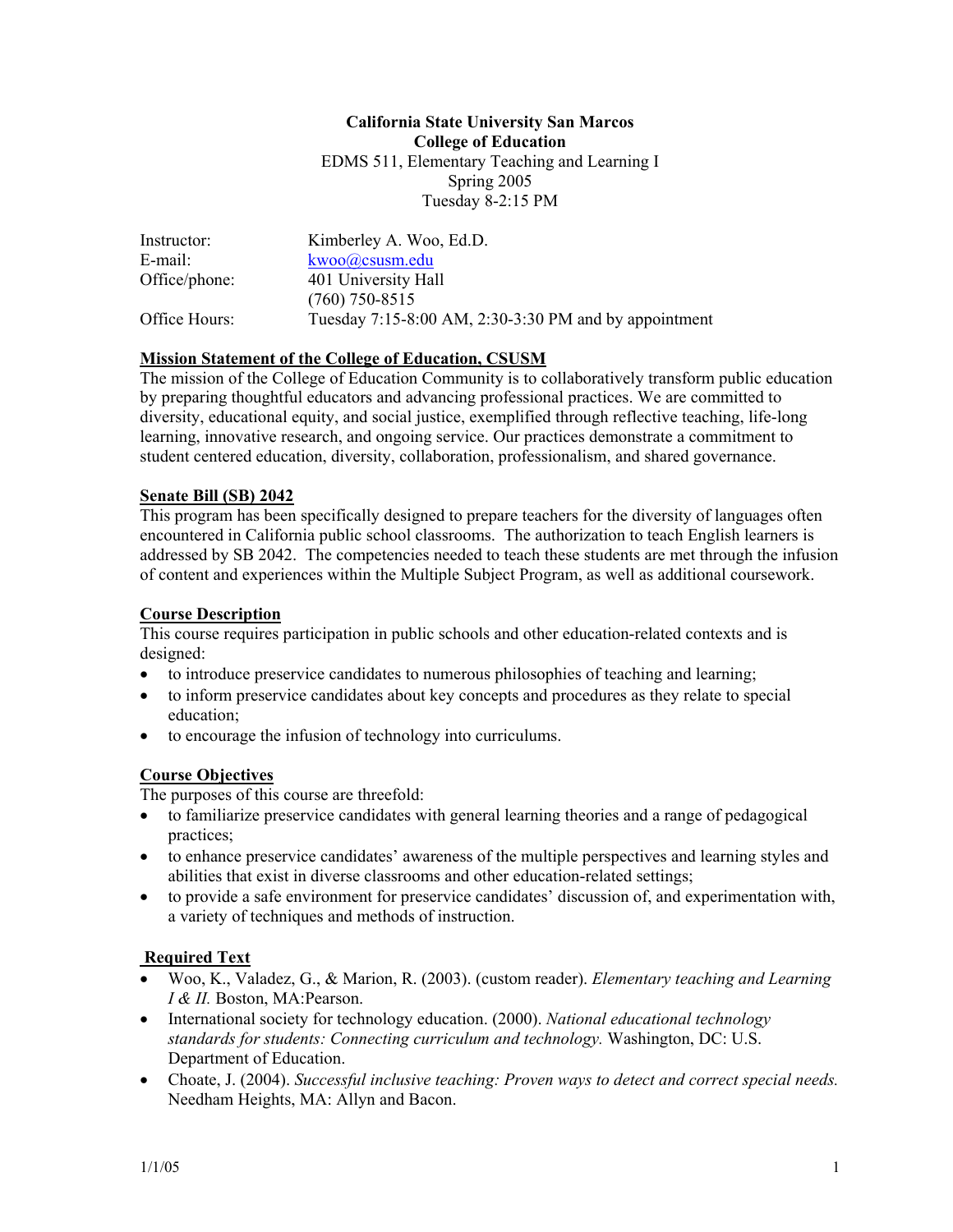• Villa, R., & Thousand, J. (1995). *Creating an inclusive school.* Alexandria, VA: ASCD.

#### **Accommodation for Disabilities**

Students requiring reasonable accommodations need to contact Disabled Student Services in order to make the necessary arrangements. This organization is located in Craven Hall, room 5025a, and can be reached by telephone at (760) 750-4905 or (760) 750-4909 (TDD users).

#### **Plagiarism**

All work submitted for this course should reflect each student's original efforts. When relying on supporting documents authored by others, students should cite those documents clearly and completely. Failure to do so may result in failure of the course.

#### **Grading Policy**

All students will come prepared to class; readings and homework assignments are listed on the dates on which they are due. Final grades for the course will be calculated according to the following total scores:

| 93-100\%=A      | $77-79\% = C +$ | $60-63\% = D$    |
|-----------------|-----------------|------------------|
| $90-92\% = A$   | $74 - 76\% = C$ | Below $60\% = F$ |
| $87-89\% = B +$ | $70-73\% = C$   |                  |
| $84 - 86\% = B$ | $67-69\% = D+$  |                  |
| $80 - 83\% = B$ | $64 - 66\% = D$ |                  |

All required work is expected to be on time. One grade level will be deducted for each class meeting for which it is late (e.g., an "A" assignment that is submitted one class session late will be marked down to an A-). Unless prior instructor approval is secured, assignments will not be accepted three class sessions after which they are due. Life and death situations will be handled on a case-by-case basis, as determined by the instructors.

It is expected that students will proofread and edit their assignments prior to submission. Students will ensure that the text is error-free (grammar, spelling), and ideas are logically and concisely presented. Refer to American Psychological Association (APA) manual,  $5<sup>th</sup>$  edition, for guidance. Neglecting to do the above will impact the instructor's ability to read and understand the text**; the assignment's grade will be negatively affected as a result of this oversight.** 

Grading will also include a component of "professional demeanor." Students will conduct themselves in ways that are generally expected of those who are entering the education profession. This includes but is not limited to the following:

- On-time arrival to all class sessions;
- Advance preparation of readings and timely submission of assignments;
- Respectful participation in all settings (e.g., whole group, small group, in/outside of class);
- Carefully considered, culturally aware approaches to solution-finding.

#### **College of Education attendance policy**

Due to the interactive nature of courses in the College, and the value placed on the contributions of every student, students are expected to prepare for, attend, and participate in all classes. For extenuating circumstances contact the instructors **before** class is missed, and make arrangements to make up what was missed. At minimum, a student must attend more than 80% of class time, or s/he may not receive a passing grade for the course. If a student misses two class sessions (equal to whole day, e.g., 8-2:15 PM) or is late (or leaves early) for more than three sessions, the highest possible grade earned will be a "C+". **Notification of absences does not allow students to assume they are automatically excused.**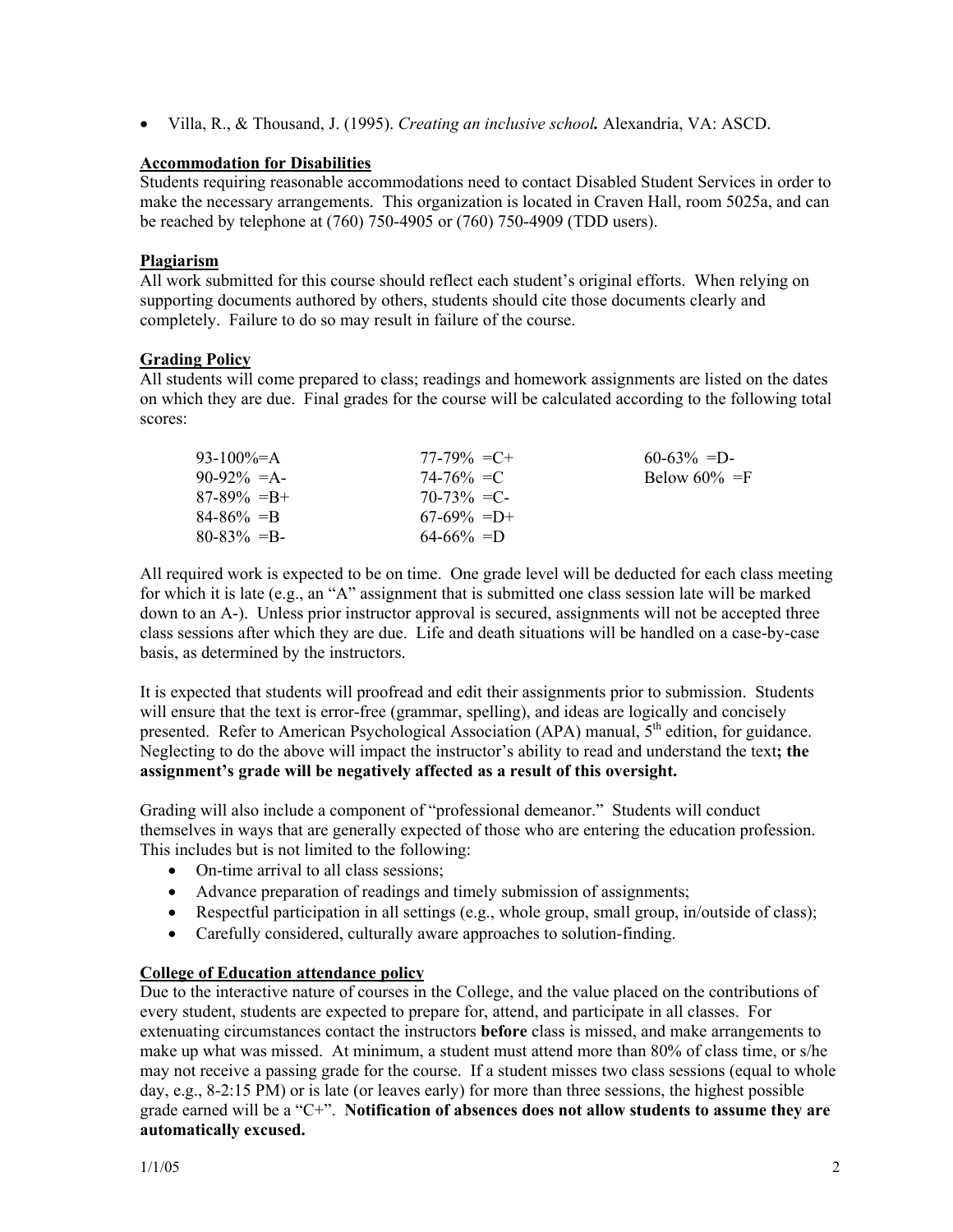| January 18 | <b>Introduction to course</b>                                           |
|------------|-------------------------------------------------------------------------|
|            | <b>Blue Socks</b><br>$1_{-}$                                            |
|            | Paired Introductions<br>2.                                              |
|            | 3. "New Social Studies" sorting activity.                               |
|            | 4. Review syllabus and course requirements.                             |
|            | 5. Discuss class times, attendance policy.                              |
|            | 6. Introduce generic lesson plan format.                                |
|            | 7. Get into small groups and choose educator for 1/25                   |
|            | jigsaw activity (e.g., John Dewey, Jean Piaget,                         |
|            | Lev Vygotsky, Howard Gardner, Carol Gilligan, Christine                 |
|            | Sleeter, James Banks, Sonia Nieto, other pre-approved                   |
|            | person.)                                                                |
|            | 8. Use Gardner's multiple intelligences theory to discuss               |
|            | individual learning styles in small groups.                             |
|            | 9. Create criteria for on-going practice teaching activities.           |
|            | Make preparations to teach a 5-minute lesson on any topic.<br>$\bullet$ |
|            | Bring enough materials for three "students." This activity              |
|            | will occur on the January 25 class.                                     |
|            | ISTE Sections $1 \& 2$ .<br>$\bullet$                                   |
|            | Slavin, R. (2003). Educational psychology: Theory and<br>$\bullet$      |
|            | <i>practice</i> . Chapter 8 "Student-centered and constructivist        |
|            | approaches to instruction."                                             |
| January 25 | 1.5-minute lesson teaching in small groups.                             |
|            | 2. Jigsaw activity with other educators.                                |
|            | Create a chart that summarizes main points of the<br>a.                 |
|            | various educational philosophies.                                       |
|            | b. Discuss positive/negative aspects of organizing                      |
|            | information via a chart.                                                |
|            | c. Propose other ways to help organize information.                     |
|            | 3. Review fundamentals of observation.                                  |
|            | a. In groups of 3-4 students, go out onto campus and                    |
|            | sketch a place. Note interactions, patterns of                          |
|            | movement, and ways the setting influenced                               |
|            | interactions.                                                           |
|            | b. Share observations and discuss techniques.                           |
|            | 4. Quick write--personal memory from experience with group              |
|            | work.                                                                   |
|            | 5. Pair share.                                                          |
|            | 6. Share with class.                                                    |
|            | Write on board important considerations when planning for<br>7.         |
|            | group work.                                                             |
|            | Self-profile of Learning Style (1-2 total pages)<br>$\bullet$           |
|            | Describe your learning style (1 paragraph). Recall one                  |
|            | occasion during which this style proved to be either a                  |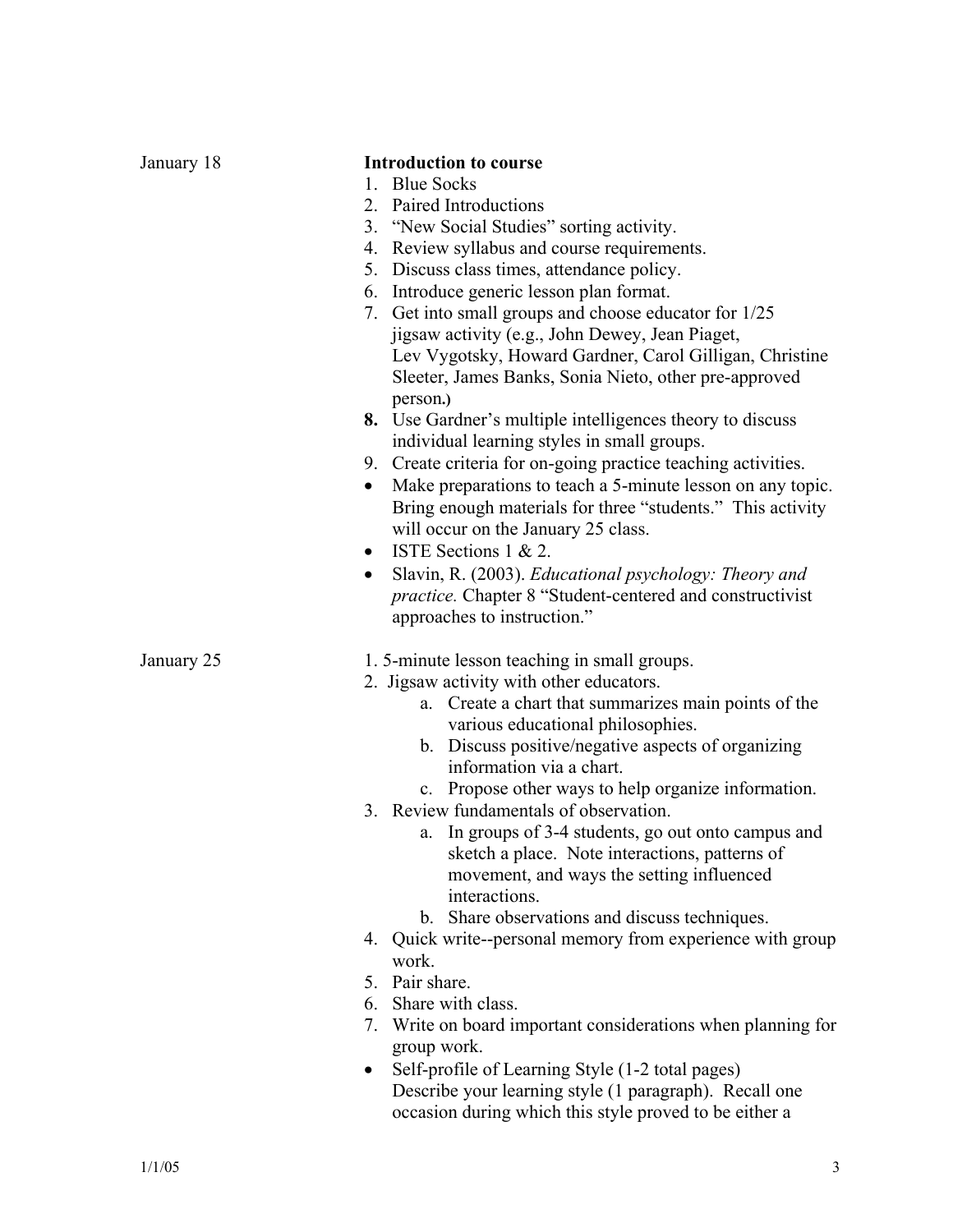strength or weakness in the particular learning environment (contd. next page). • Choate, Chapter 1 "Teaching all students: A mandate for educators. • Choate, Chapter 2 "Special needs of diverse learners." February 1 1. Discuss observations of physical environment in classrooms. 2. Brainstorm ways to establish a "safe" classroom environment. 3. Discuss ways in which classroom rules from observation sites promote/hinder classroom "safety." 4. Distribute and discuss "classroom safety" ideas from Poway district. 5. Introduce Taskstream (meet in the computer lab, location to be announced). • http://lynx.csusm.edu/coe/eportfolio/index.asp This will take you to the CSUSM COE website where you will get help with how to create your electronic portfolio and information on the required elements. • http://www.taskstream.com This is the Taskstream home page where you will register for Taskstream and return to when working on your electronic portfolio. • Observation of physical environment (Sketch plus 1- 2 total pages) a. Sketch the physical layout of the classroom (e.g., desks, chairs, windows, doors, blackboard, cubbies, closet, resource storage, bulletin boards, lighting, ventilation, sound etc.) b. Discuss one to three aspects about the classroom's physical environment and ways it/they may positively, negatively (or a mixture of both) influence the context and student performance. • Woolfolk, A. (2004). *Educational psychology*. Chapter 11: "Creating learning environments." • Slavin, R. (2003). *Educational psychology: Theory and practice.* Chapter 13 "Assessing student learning." February 8 1. Share Cultural Plunge experiences. 2. Discuss ways in which "culture (broadly defined) impacts the classroom, school, larger learning community. 3. Discuss professional attire and behavior within cultural contexts. 4. Introduce case analysis approach, a strategy for solution finding.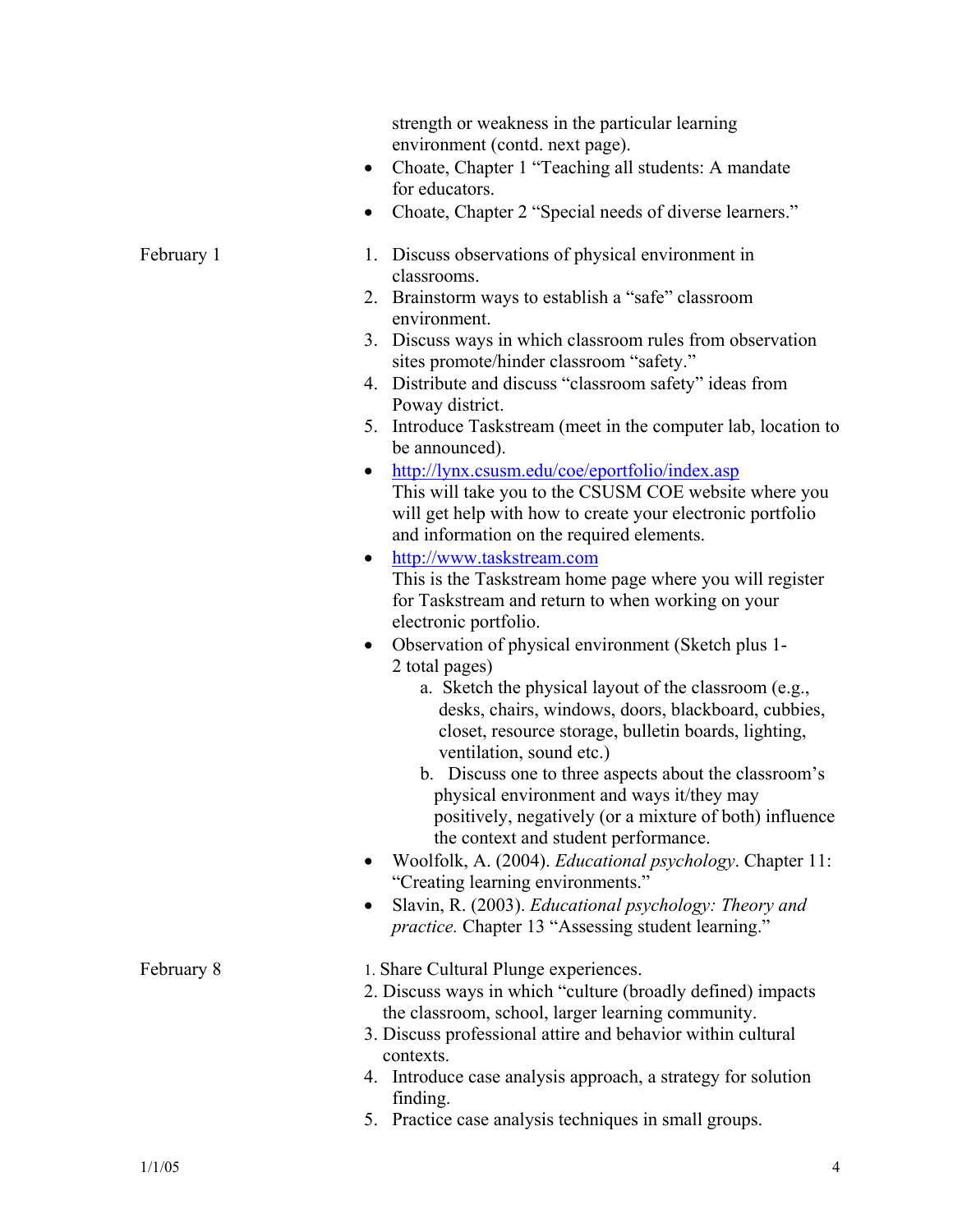|             | 6. Brainstorm ways in which solution-finding process of case<br>analysis can be incorporated into curriculum (next page).<br>Cultural Plunge (3-5 total pages)<br>$\bullet$<br>1. Describe the overall setting of the "unfamiliar"<br>culture (e.g., race/ethnicity, disabilities, gender,<br>sexuality, religious, social/economic) (1-2<br>paragraphs) (cont. next page).<br>2. Briefly describe the meaningful interaction(s) an<br>individual(s) from this culture (1-2 paragraphs).<br>3. Discuss one-three similarities/differences between<br>the individual's(s) perspective(s)/abilities and your<br>own.<br>4. Propose and discuss one to three (see above point)<br>strategies that might be used in learning<br>environments to accommodate these differences.<br>Udvari-Solner, A., Villa, R., & Thousand, J.S. (2002).<br>$\bullet$<br>"Access to the general education curriculum for all." In<br>J.S. Thousand, R. Villa, & A. Nevin Creativity and<br>collaborative learning: The practical guide to empowering<br>students, teachers, and families. |
|-------------|-----------------------------------------------------------------------------------------------------------------------------------------------------------------------------------------------------------------------------------------------------------------------------------------------------------------------------------------------------------------------------------------------------------------------------------------------------------------------------------------------------------------------------------------------------------------------------------------------------------------------------------------------------------------------------------------------------------------------------------------------------------------------------------------------------------------------------------------------------------------------------------------------------------------------------------------------------------------------------------------------------------------------------------------------------------------------|
| February 15 | See Woo for "Code of the streets" article.<br>In small groups review oaths and codes from various<br>1.<br>professions.<br>2. Highlight similarities and differences among professions.<br>3. Define "professionalism for teachers."<br>4. As a group, try to compile a list of ten items/aspects of<br>professions/professionalism.<br>5. Distribute and review Professionalism criteria from Poway.<br><b>6.</b> Share internet research findings.<br>Define resume and C.V.<br>7.<br>8. Work in small groups- peer edit resumes.<br>9. Discuss importance of professional demeanor, attire and<br>grooming.<br>10. Pros and cons of hard copy portfolios and electronic<br>portfolios.<br>Bring four copies of resumes to class.<br>Choate, Chapter 14 "Implementing detection and<br>$\bullet$<br>correction."<br>Choate, Chapter 3 "Basic principles and practices of<br>inclusive instruction."                                                                                                                                                                 |
| February 22 | 1. Discuss classroom management and theories.<br>2. Role-play management scenarios.<br>3. Debrief and discuss effectiveness. Consider context<br>specifics.                                                                                                                                                                                                                                                                                                                                                                                                                                                                                                                                                                                                                                                                                                                                                                                                                                                                                                           |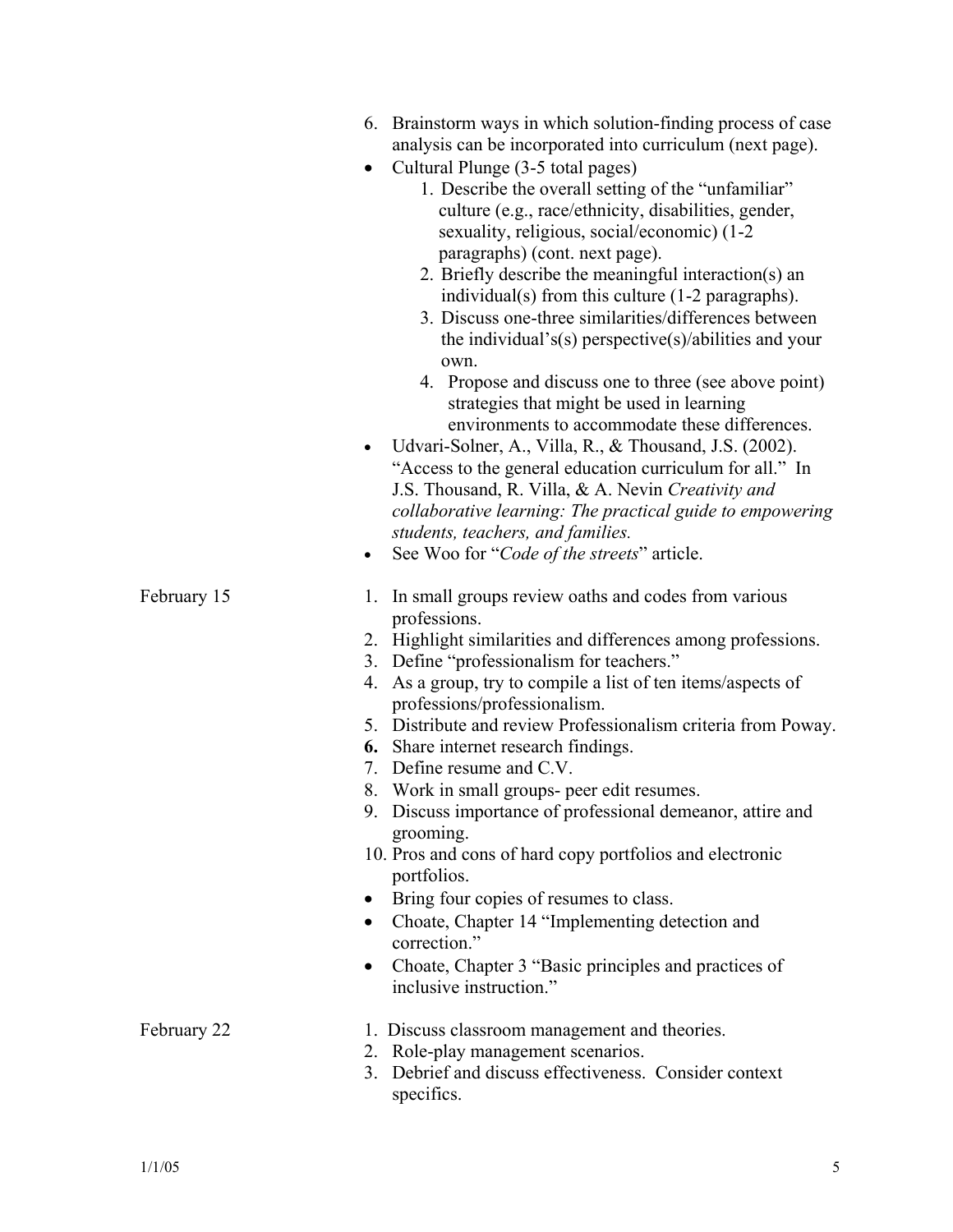|  | 4. Introduce Student Study Team (SST) process. |  |  |  |  |  |
|--|------------------------------------------------|--|--|--|--|--|
|--|------------------------------------------------|--|--|--|--|--|

- 5. Show video of SST.
- 6. Highlight key elements of SST (contd. next page).
- 7. Select characteristics of "student" for SST scenarios.
- 8. Work in small groups on SST scenarios.
- 9. Small group simulated SST presentations to whole class.
- 10. Debrief SST process as a whole group.
- Bring a list of classroom rules from the room you are observing.
- Choate, Chapter 15 "Instructional management for inclusive classrooms."
- Thousand, Villa, & Nevin. (2002). "Discipline Pyramid," In J.S. Thousand, R. Villa, & A. Nevin *Creativity and collaborative learning: The practical guide to empowering students, teachers, and families.*

- March 1 1. Mock interviews.
	- 2. Debrief after each interview.
	- 3. Answer questions related to case analysis process.
	- 4. Trip to the library to meet Gabriela Sonntag and learn about Kellogg education-related resources (e.g., Hansen, "L"call number).
	- 5. Research, print (at least one copy for Woo), and prepare a 5-minute small group presentation that describes one district or state or nation or professional organization's description of educational professionalism (do not use Poway's).
	- Come to class in "professional attire"
	- Review California Standards for the teaching profession http://www.ctc.ca.gov/cstpublication/cstpreport.html
	- Sternberg, R.J., & Williams, W. (2002). *Educational psychology.* "Group differences: Socioeconomic status, ethnicity, gender, and language."
	- Observation of special needs (3-5 pages)
		- a. Briefly describe context of observation (1-2 paragraphs).
		- b. Briefly describe child and particular special need (1-2 paragraphs).
		- c. Describe ways in which other students, the teacher, and the setting supported, ignored, and/or negatively impacted this child's school experience.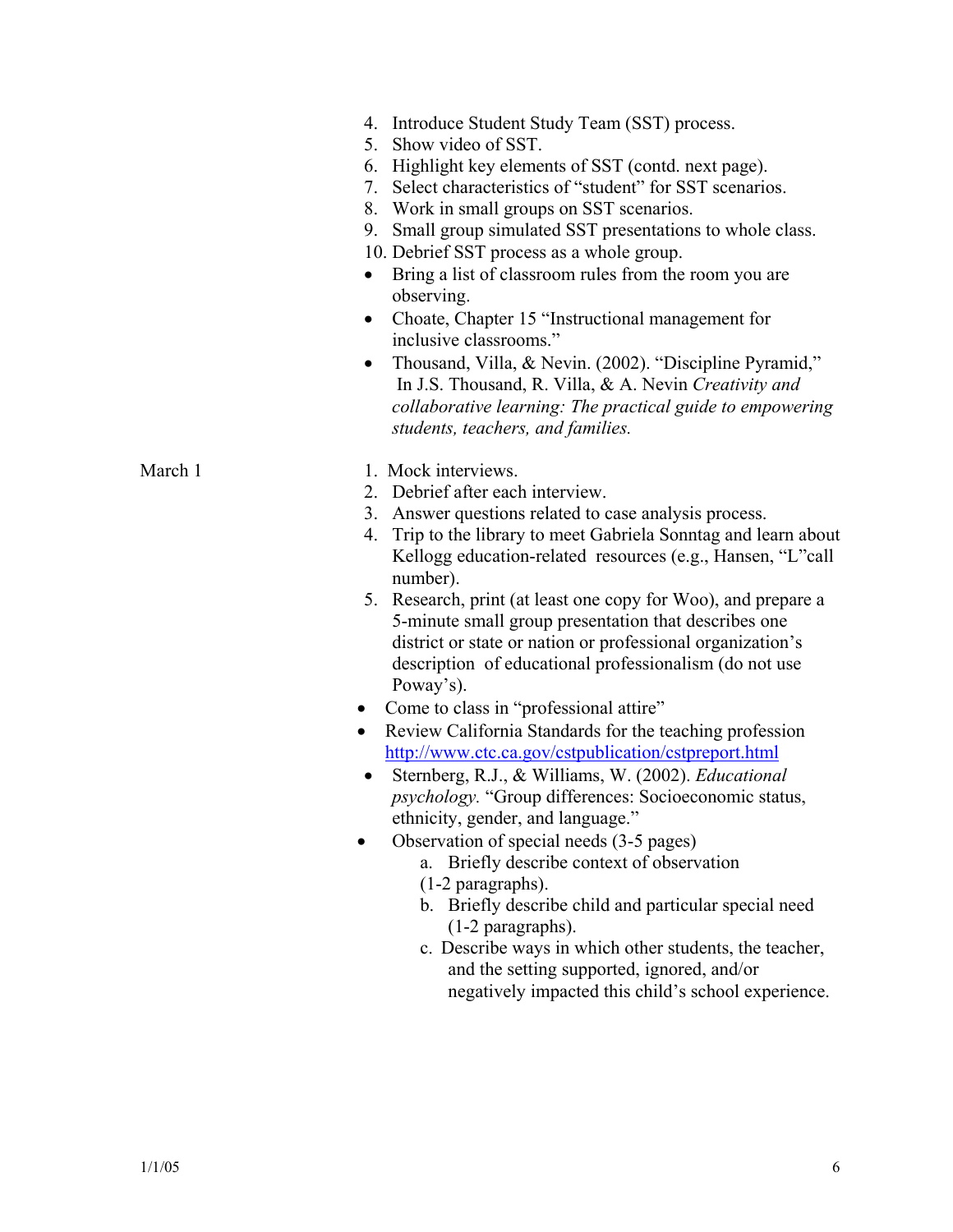March 8

- 1. *Eye of the Storm* video.
- 2. Discuss as a class, "Do you feel Jane Elliot's approach to facilitating personal growth was acceptable for  $3<sup>rd</sup>$ graders?"
- 3. Discuss the use of role-playing and simulations.
- 4. Complete case analysis in-class.
- 5. Course evaluations.
- Villa, R. & Thousand, J. Chapters 5-8.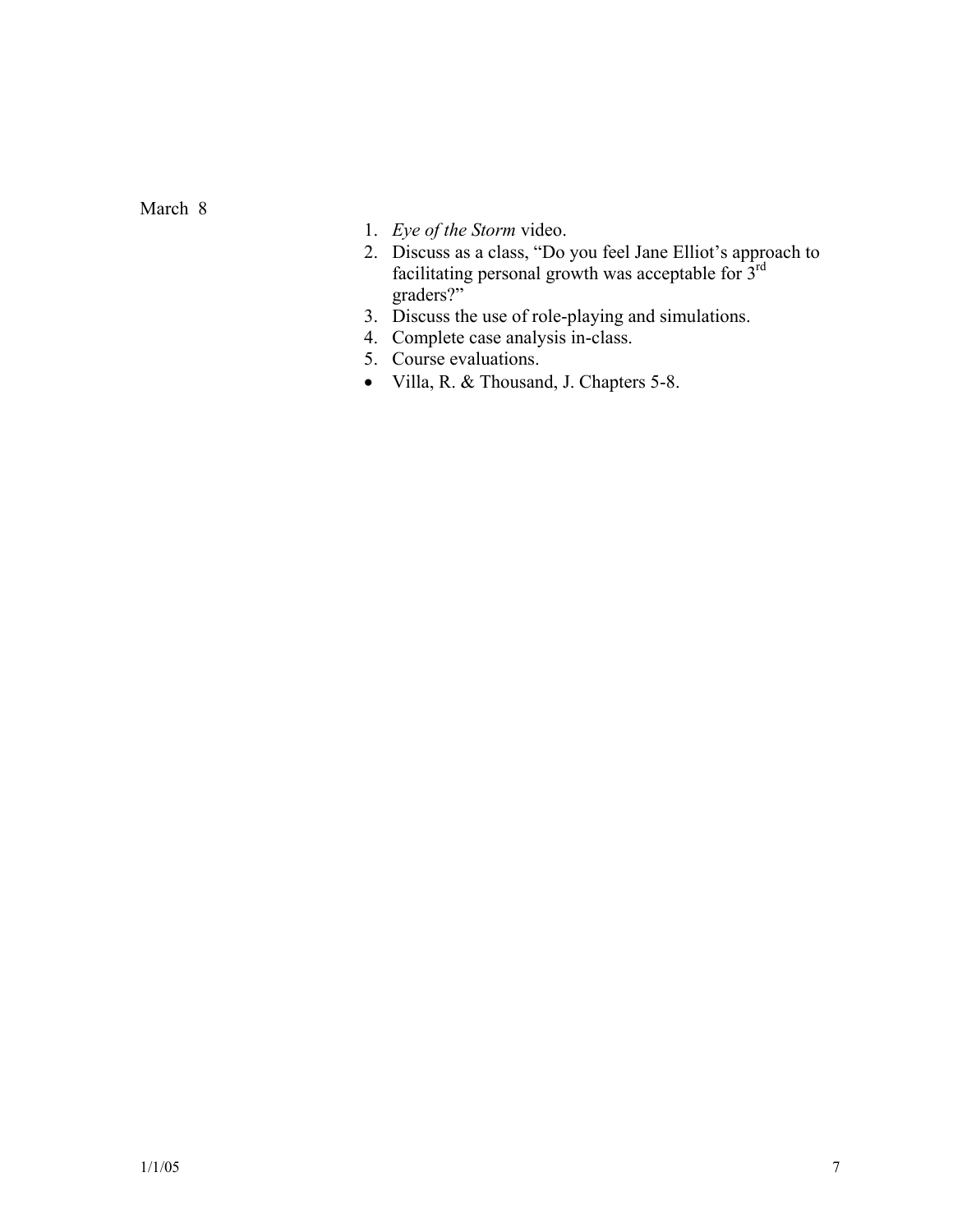$\overline{\phantom{a}}$ (print student's name/ print e-mail) (home telephone/cell phone)

| <b>Attendance/participation (16%)</b> Notes |      |      |                          |
|---------------------------------------------|------|------|--------------------------|
| 1/18                                        | (am) | (pm) | <b>Contract Contract</b> |
| 1/25                                        | (am) | (pm) |                          |
| 2/1                                         | (am) | (pm) |                          |
| 2/8                                         | (am) | (pm) |                          |
| 2/15                                        | (am) | (pm) |                          |
| 2/22                                        | (am) | (pm) |                          |
| 3/1                                         | (am) | (pm) |                          |
| 3/8                                         | (am) | (pm) |                          |

## **Professional demeanor (4%)** \_\_\_\_\_\_\_\_\_(4%)

## **Individual assignments (50%)**

| Due Date | Assignment                          | Grade    |
|----------|-------------------------------------|----------|
| 1/25     | SELF profile                        | (5%)     |
| 2/1      | Observation of physical environment | (5%)     |
| 2/8      | Cultural Plunge                     | $(10\%)$ |
| 2/15     | Resume                              | (5%)     |
| 3/1      | Observation of special needs        | (5%)     |
| 3/12     | In-class case analysis              | $(20\%)$ |

# **Group assignment (30%)**

| 2/22              | SST activity/chart/role play | $(10\%)$ |
|-------------------|------------------------------|----------|
| $On\text{-going}$ | Peer teaching                | $(20\%)$ |

# **Total** (100%)